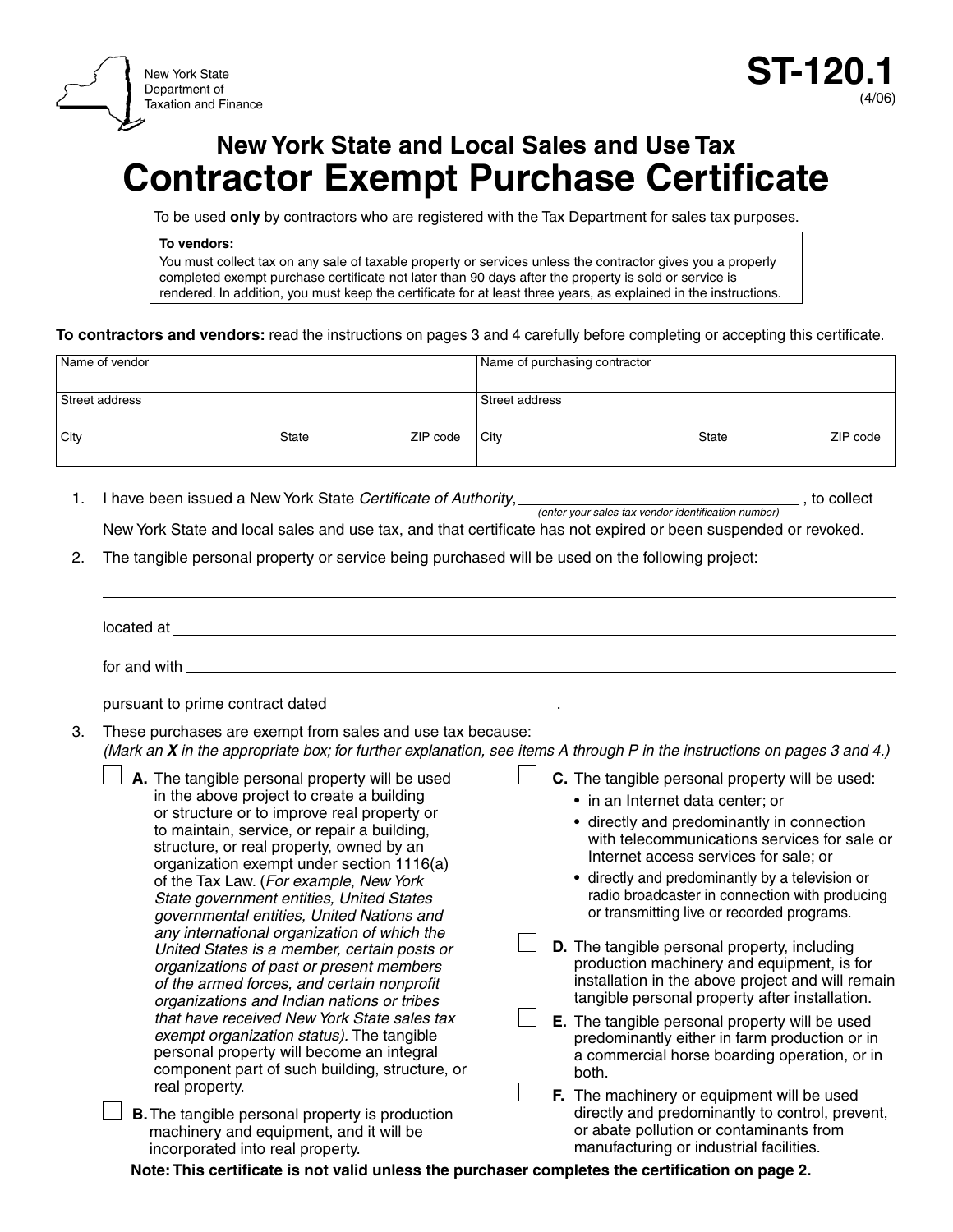- **G.** The tangible personal property will be used to erect, add to, improve, repair, maintain, or service a building, structure, or real property owned by a qualified empire zone enterprise (QEZE), and will become an integral component part of such building, structure, or real property. (**Note:** Item G purchases are exempt from the 4% New York State tax rate and from the  $\frac{3}{8}\%$ Metropolitan Commuter Transportation District (MCTD) rate. Item G purchases **may** be exempt from local taxes. See instructions.)
- **H.** The tangible personal property is residential solar energy systems equipment. (**Note:** Item H purchases are exempt from the 4% New York State tax rate and from the 3 /8% MCTD rate. Item H purchases may be exempt from local taxes. See instructions.)
	- **I.** The tangible personal property will be used directly and exclusively in adding to, altering, or improving a qualifying tenant's leased premises for use as commercial office space in Eligible Area A or B as described in TSB‑M‑05(12)S, *Tangible Personal Property Purchased for Leased Commercial Office Space in Lower Manhattan*, provided that the tangible personal property becomes an integral component part of the building in which the leased premises are located, and where such property is purchased during the first year of the qualifying tenant's lease and delivered to the leased premises no later than 90 days after the end of that first year.
- **J.** The tangible personal property is machinery or equipment used directly and predominantly in loading, unloading, and handling cargo at a qualified marine terminal facility in New York City. This exemption does **not** apply to the 4% local tax in New York City.
- **K.** The services are for the project described in line 2 on page 1 and will be resold. (This includes trash removal services in connection with repair services to real property.)
- **L.** The trash removal service being performed for the project described is in connection with a capital improvement to the real property of an organization exempt under section 1116(a) of the Tax Law.
- **M.** The services are to install, maintain, service, or repair tangible personal property used in an Internet data center, for telecommunication or Internet access services, or for radio or television broadcast production or transmission.
- **N.** The services are to install, maintain, service, or repair tangible personal property that will be used predominantly either in farm production or in a commercial horse boarding operation, or in both.
- **O.** The services are to install residential solar energy systems equipment.
- **P.** The services are to install tangible personal property purchased during the first year of the qualifying tenant's lease and delivered to the leased premises no later than 90 days after the end of that first year, that will be used directly and exclusively in adding to, altering, or improving a qualifying tenant's leased premises for use as commercial office space in Eligible Area A or B as described in TSB‑M‑05(12)S, *Tangible Personal Property Purchased for Leased Commercial Office Space in Lower Manhattan*.

**Caution:** Contractors may **not** use this certificate to purchase services exempt unless the services are resold to customers in connection with a project. Construction equipment, tools, and supplies purchased or rented for use in completing a project but that do not become part of the finished project may not be purchased exempt from tax through the use of this certificate.

**Certification:** I certify that the above statements are true and complete, and I make these statements with the knowledge that willfully issuing a false or fraudulent certificate, with the intent to evade tax, is a misdemeanor under section 1817(m) of the New York State Tax Law and Section 210.45 of the Penal Law, punishable by a fine of up to \$10,000 for an individual or \$20,000 for a corporation. I also understand that the Tax Department is authorized to investigate the validity of exemptions claimed or the accuracy of any information entered on this form.

| Type or print name and title of owner, partner, etc., of purchasing contractor |               |  |  |  |  |
|--------------------------------------------------------------------------------|---------------|--|--|--|--|
| Signature of owner, partner, etc.                                              | Date prepared |  |  |  |  |

**Substantial penalties will result from misuse of this certificate.**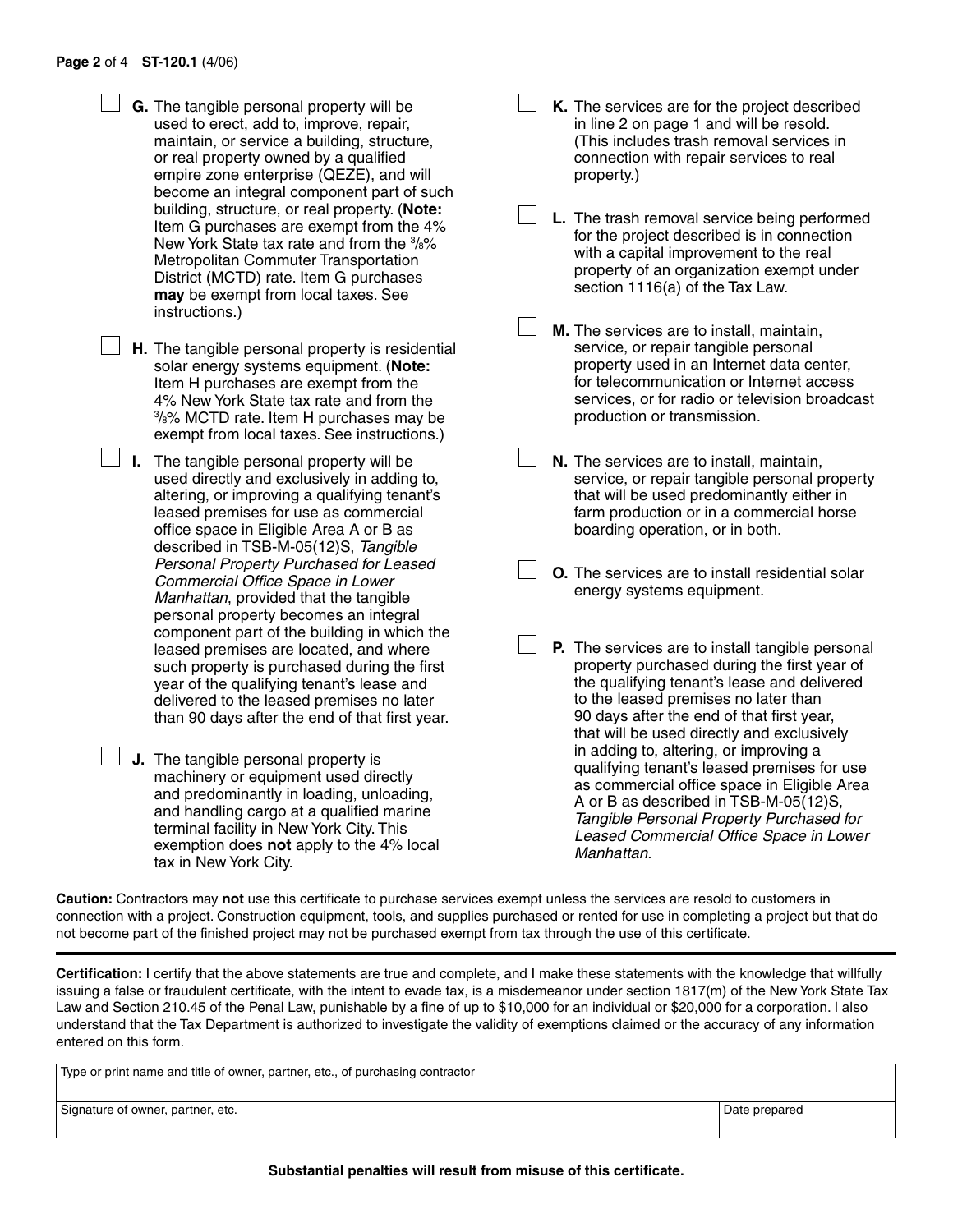## **Instructions**

Only a contractor who has a valid *Certificate of Authority* issued by the Tax Department may use this exempt purchase certificate. The contractor must present a properly completed certificate to the vendor to purchase tangible personal property, or to a subcontractor to purchase services tax exempt. This certificate is not valid unless all entries have been completed.

The contractor may use this certificate to claim an exemption from sales or use tax on tangible personal property or services that will be used in the manner specified in items A through P below. The contractor may not use this certificate to purchase tangible personal property or services tax exempt on the basis that Form ST-124, *Certificate of Capital Improvement*, has been furnished by the project owner to the contractor. The contractor must use a separate Form ST‑120.1, *Contractor Exempt Purchase Certificate*, for each project.

Purchase orders showing an exemption from the sales or use tax based on this certificate must contain the address of the project where the property will be used, as well as the name and address of the project owners (see page 1 of this form). Invoices and sales or delivery slips must also contain this information (name and address of the project for which the exempt purchases will be used or where the exempt services will be rendered, as shown on page 1 of this form).

## **Use of the certificate**

This certificate may be used by a contractor to claim exemption from tax only on purchases of **tangible personal property**  that is:

- **A.** Incorporated into real property under the terms of a contract entered into with an exempt organization that has furnished the contractor with a copy of Form ST-119.1, *Exempt Organization Exempt Purchase Certificate,* governmental purchase order, or voucher.
- **B.** Incorporated into real property and is production machinery or equipment for which the customer has given the contractor a copy of Form ST‑121, *Exempt Use Certificate.*
- **C.** Used in one of the following situations:
	- Machinery, equipment, and other tangible personal property related to providing Web site services for sale to be installed in an Internet data center. (Examples of qualifying machinery, equipment, and tangible personal property include: computer system hardware, pre-written software, storage racks for computers, property relating to building systems designed for an Internet data center such as interior fiber optic and copper cable, property necessary to maintain the proper temperature and environment such as air filtration and air conditioning, property related to fire control, power generators, protective barriers, property that when installed will constitute raised flooring, and property related to providing security to the center.) The customer must furnish the contractor a completed Form ST-121.5, *Exempt Use Certificate for Operators of Internet Data Centers (Web Hosting).*
	- Used directly and predominantly in the receiving, initiating, amplifying, processing, transmitting, re-transmitting, switching, or monitoring of switching of telecommunications services for sale, or Internet access service for sale.
	- Machinery, equipment, and other tangible personal property (including parts, tools, and supplies) used by a television or radio broadcaster directly and predominantly in the production and post‑production of live or recorded programs used by a broadcaster predominantly for broadcasting by the broadcaster either over-the-air or for transmission through a cable television or direct broadcast satellite system. (Examples of exempt machinery and

equipment include cameras, lights, sets, costumes, and sound equipment.) This exemption also includes machinery, equipment, and other tangible personal property used by a broadcaster directly and predominantly to transmit live or recorded programs. (Examples of exempt machinery and equipment include amplifiers, transmitters, and antennas.)

- **D.** Installed or placed in the project in such a way that it remains tangible personal property after installation. The contractor must collect tax from its customer when selling such tangible personal property or related services to the customer, unless the customer gives the contractor an appropriate and properly completed exemption certificate.
- **E.** Used predominantly (more than 50%) either in farm production or in a commercial horse boarding operation, or in both, for which the customer has provided the contractor a completed Form ST‑125, *Farmer's and Commercial Horse Boarding Operator's Exemption Certificate.* The exemption is allowed on tangible personal property whether or not the property is incorporated into a building or structure.
- **F.** Machinery or equipment used directly and predominantly to control, prevent, or abate pollution or contaminants from manufacturing or industrial facilities.
- **G.** Incorporated into a building, structure, or real property located in the empire zone in which the qualified empire zone enterprise (QEZE) has qualified for tax benefits. The exemption is allowed on the 4% New York State tax rate and on the 3 /8% MCTD rate. The exemption does not apply to Municipal Assistance Corporation (MAC) taxes in New York City, or to county, city, or school district taxes, unless New York City or the county, city, or school district elects the exemption. In that case, purchases are exempt from the full, combined New York State and local tax rate. See Publication 718‑Q, *Local Sales and Use Tax Rates on Sales to a Qualified Empire Zone Enterprise (QEZE),* for a listing of sales tax rates pertaining to the QEZE exemption. The customer must furnish the contractor a completed Form ST‑121.6, *Qualified Empire Zone Enterprise (QEZE) Exempt Purchase Certificate*.
- **H.** Residential solar energy systems equipment. *Residential solar energy systems equipment* means an arrangement of or combination of components installed in a residence that utilizes solar radiation to produce energy designed to provide heating, cooling, hot water, and/or electricity. The exemption is allowed on the 4% New York State tax rate and where applicable, the  $\frac{3}{8}$ % MCTD rate. The exemption does not apply to local taxes unless the locality specifically enacts the exemption. **Note:** No local exemption may be effective before December 1, 2005. The customer must furnish the contractor with a completed Form ST‑121, *Exempt Use Certificate*, by completing the box marked *other* (U.)*.* For the definition of *residence* and for an exception relating to recreational equipment used for storage, as well as for other pertinent information, see TSB‑M‑05(11)S, *Sales and Use Tax Exemption for Residential Solar Energy Systems Equipment*.
- **I.** Delivered and used directly and exclusively in adding to, altering, or improving a qualifying tenant's leased premises for use as commercial office space in Eligible Area A or B as described in TSB‑M‑05(12)S, *Tangible Personal Property Purchased for Leased Commercial Office Space in Lower Manhattan*, provided that the tangible personal property becomes an integral component part of the building in which the leased premises are located, and where such property is purchased within the first year of the qualifying tenant's lease.